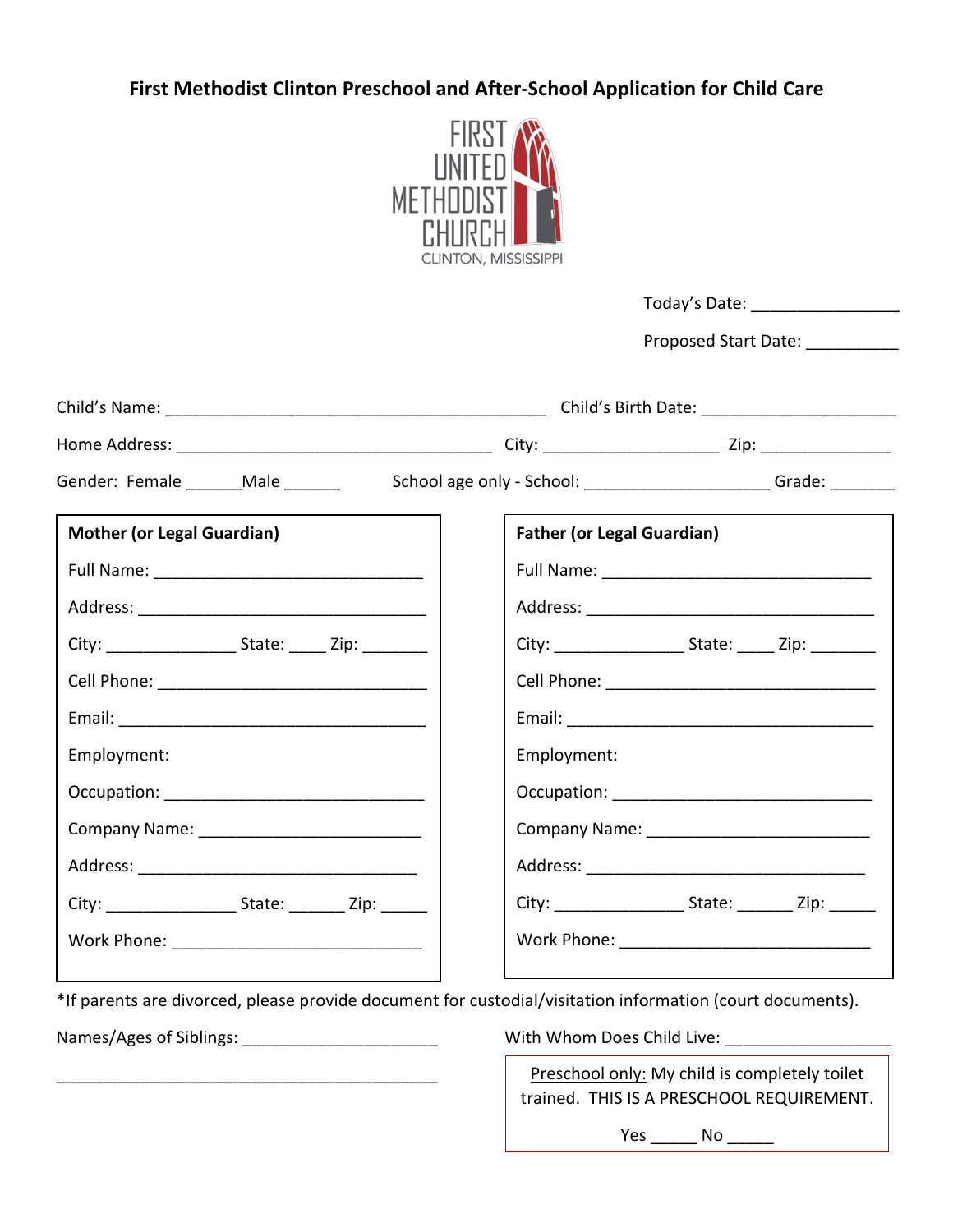

| Child's Name:          |      | Child's Birth Date: |                       |  |
|------------------------|------|---------------------|-----------------------|--|
| 2 year Old<br>vear old | IPK3 | 'PK4                | <b>K5</b> - 5th Grade |  |

**Please mark the program for which you are enrolling:**

## **Mother's Morning Out (1s: must be 1 before starting; 2s: must be 2 prior to September 1 of the upcoming school year school year) 8:30 am – 1:45 pm**

|                                                                                                     | 2 Day Mother's Morning Out (Monday/Wednesday) \$180 per month August - May                             |  |  |
|-----------------------------------------------------------------------------------------------------|--------------------------------------------------------------------------------------------------------|--|--|
|                                                                                                     | 2 Day Mother's Morning Out (Monday/Wednesday) \$180 per month June and July                            |  |  |
|                                                                                                     | 2 Day Mother's Morning Out (Tuesday/Thursday) \$180 per month August - May                             |  |  |
|                                                                                                     | 2 Day Mother's Morning Out (Tuesday/Thursday) \$180 per month June and July                            |  |  |
|                                                                                                     | 4 Day Mother's Morning Out (Monday - Thursday) \$310 per month August - May                            |  |  |
|                                                                                                     | 4 Day Mother's Morning Out (Monday - Thursday) \$310 per month June and July                           |  |  |
|                                                                                                     | Mother's Morning Out (Friday) \$80 per month August - May                                              |  |  |
|                                                                                                     | Mother's Morning Out (Friday) \$80 per month June and July                                             |  |  |
|                                                                                                     | Extended Care (1:45 pm $-$ 6:00 pm) \$150 per week (you do not pay MMO monthly tuition with this       |  |  |
|                                                                                                     | option) \$5 sibling discount                                                                           |  |  |
| Preschool (PK3: must be 3 prior to September 1 of the upcoming school year; PK4: must be 4 prior to |                                                                                                        |  |  |
| September 1 of the upcoming school year) *Children MUST be fully toilet trained*                    |                                                                                                        |  |  |
|                                                                                                     | 3 Day Preschool (Tuesday - Thursday 8:15 am - 11:30 am) \$185 per month August - May                   |  |  |
|                                                                                                     | 5 Day Preschool (Monday - Friday 8:15 am - 11:30 am) \$210 per month August - May                      |  |  |
|                                                                                                     | 3 Day Preschool w/ playdays (Tuesday - Thursday 8:15 am - 1:45 pm) \$270 per month August - May        |  |  |
|                                                                                                     | 5 Day Preschool w/ playdays (Tuesday - Thursday 8:15 am - 1:45 pm) \$350 per month August - May        |  |  |
|                                                                                                     | Playday Drop-In (11:30 am - 1:45 pm) \$12 per day August - May                                         |  |  |
|                                                                                                     | Preschool Summer Play Days (Please Circle One Option: Monday/Wednesday, or                             |  |  |
|                                                                                                     | Tuesday/Thursday, or Monday – Thursday) 2 days: \$180 per month June and July; 4 days: \$310 per       |  |  |
|                                                                                                     | month June and July                                                                                    |  |  |
|                                                                                                     | Extended Care (1:45 pm $-$ 6:00 pm) \$150 per week (you do not pay preschool monthly tuition with this |  |  |
|                                                                                                     | option) \$5 sibling discount                                                                           |  |  |
| After-School Care (K5 through 5 <sup>th</sup> grade)                                                |                                                                                                        |  |  |

 After School Care (after school – 6:00 pm) \$80 per week per child (\$5 sibling discount) Summer Day Camp (7:30 am – 6:00 pm) \$150 per week per child (\$5 sibling discount)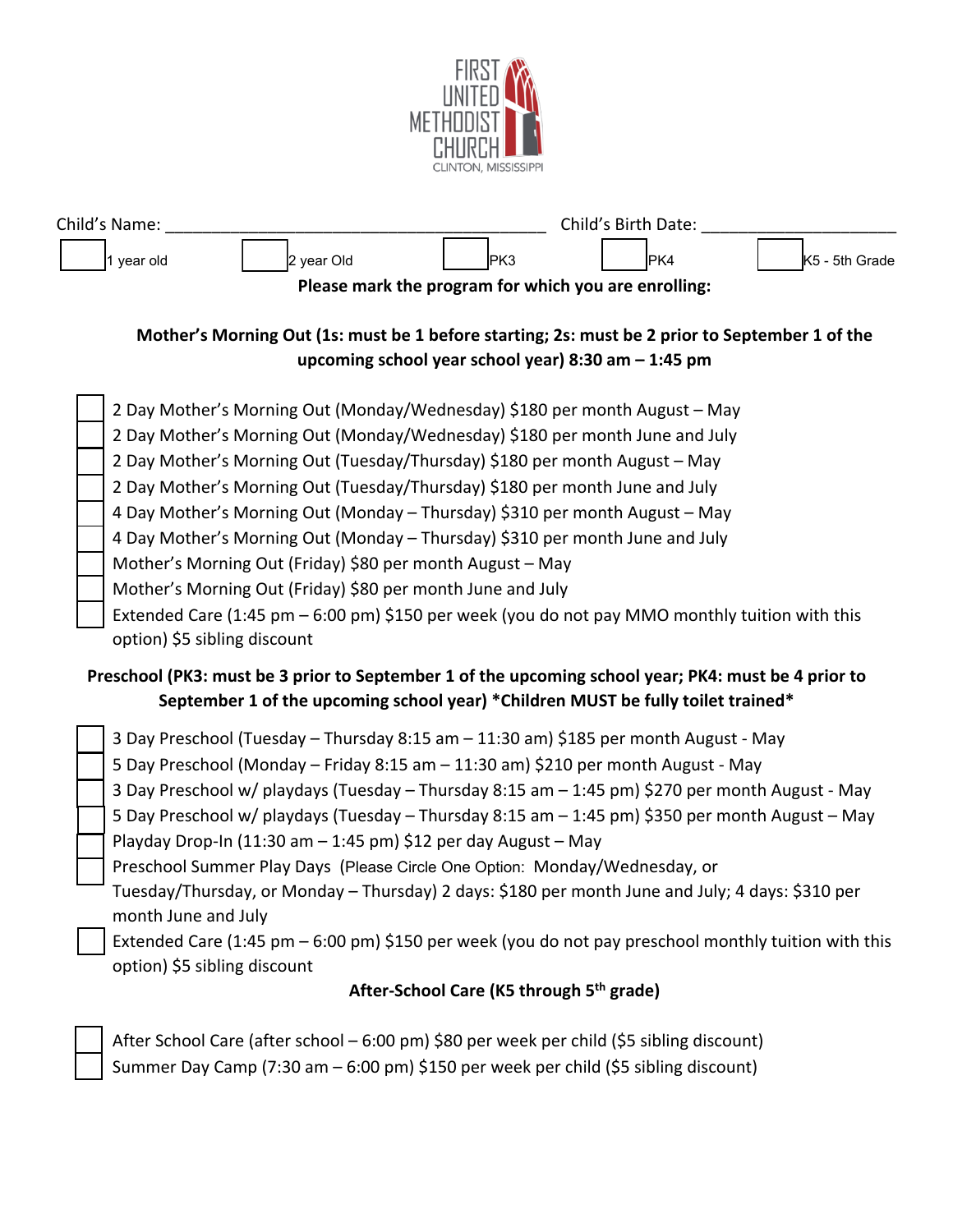#### **Emergency Card**

|                                                                                  |  | Work Number: ___________________________ |
|----------------------------------------------------------------------------------|--|------------------------------------------|
|                                                                                  |  |                                          |
|                                                                                  |  |                                          |
|                                                                                  |  |                                          |
|                                                                                  |  |                                          |
|                                                                                  |  | Phone: _____________________             |
|                                                                                  |  | Phone: ___________________               |
| Physician to be called in case of emergency. Name: _____________________________ |  | Phone: ____________________              |

#### THE FOLLOWING PEOPLE CAN/CANNOT PICK UP MY CHILD AT ANY TIME: (Do not list parents or emergency contacts from above unless they cannot pick up child)

| Initial/Date | Can Pick Up: | Cannot Pick Up: | Initial/Date |
|--------------|--------------|-----------------|--------------|
|              |              |                 |              |
|              |              |                 |              |
|              |              |                 |              |
|              |              |                 |              |
|              |              |                 |              |
|              |              |                 |              |
|              |              |                 |              |
|              |              |                 |              |

Allergies/Critical Information: \_\_\_\_\_\_\_\_\_\_\_\_\_\_\_\_\_\_\_\_\_\_\_\_\_\_\_\_\_\_\_\_\_\_\_\_\_\_\_\_\_\_\_\_\_\_\_\_\_\_\_\_\_\_\_\_\_\_\_\_\_\_\_\_\_

In case of emergency, I authorize First Methodist Clinton Preschool and After-School to obtain any and all medical treatment to be performed as deemed necessary by licensed medical personnel, including emergency medical personnel and hospital doctors and nurses.

\_\_\_\_\_\_\_\_\_\_\_\_\_\_\_\_\_\_\_\_\_\_\_\_\_\_\_\_\_\_\_\_\_\_\_\_\_\_\_\_\_\_\_\_\_\_\_\_\_\_\_\_\_\_\_\_\_\_\_\_\_\_\_\_\_\_\_\_\_\_\_\_\_\_\_\_\_\_\_\_\_\_\_\_\_\_\_\_\_\_

**Parent Signature:** \_\_\_\_\_\_\_\_\_\_\_\_\_\_\_\_\_\_\_\_\_\_\_\_\_\_\_\_\_\_\_\_\_\_\_\_\_\_\_\_\_\_\_\_\_\_\_\_\_ **Date:** \_\_\_\_\_\_\_\_\_\_\_\_\_\_\_\_\_\_\_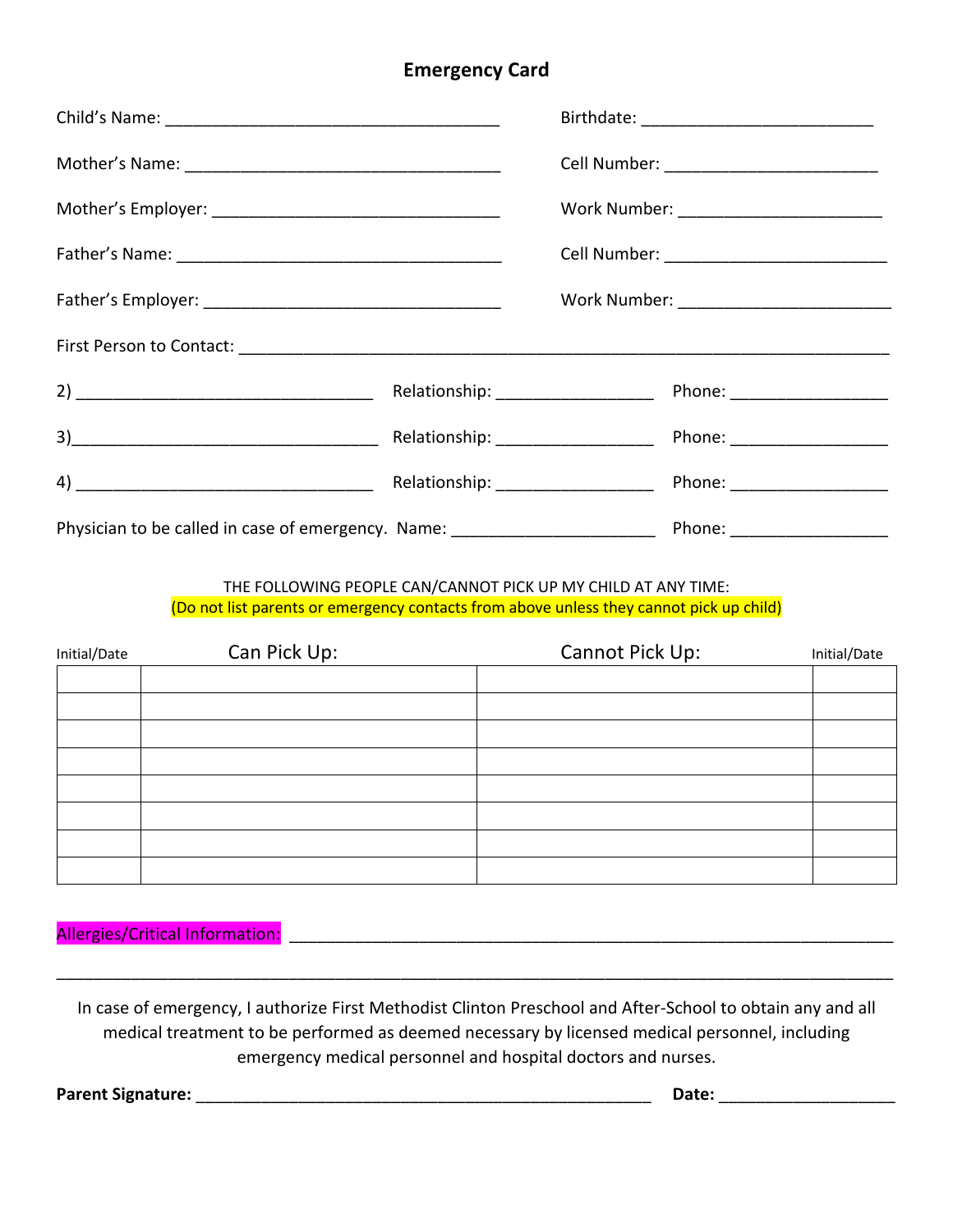## **Required Authorizations Please initial**

I agree to the payment policy of First Methodist Clinton Preschool and After-School and Agree to pay in accordance with it. (Full payment of tuition regardless of attendance / paid two-week notice)

I have received a copy of the Parent Handbook (**online and/or hard copy**) and a copy of the Mississippi State Department of Health Regulation Summary for Parents (**part of this packet**). I have read both and understand the contents of each.

I understand that the morning snack served at First Methodist Clinton Preschool and After-School is a snack and not considered a breakfast.

I authorize First Methodist Clinton Preschool and Afterschool staff to apply and/or use nonprescription lotion, diaper cream/ointment, sunscreen (if provided by parent) or any other first aid treatment to my child in case of minor injuries (wound cleanser, antibiotic ointment, band-aids, etc.)

I give my permission for the child listed on this application to be photographed or videotaped while in attendance at this center during center activities for church promotional use, web site, newsletter, etc. (**If no, please state on separate page what is allowed**)

I give permission for the child listed on this application to be photographed or videotaped while in attendance at this center during center activities for the Facebook page, Facebook groups, or to share on the ProCare app. (**If no, please state on separate page what is allowed**)

In the event of an emergency evacuation of the building, First UMC Preschool and After-School has permission to transport my child to the evacuation site/sites listed in the handbook. I understand that all safety precautions will be taken.

I understand that a current 121 immunization form must be on file in the First UMC Preschool and After-School office for each of my children.

I understand that I must fill out a potty-training form when I am ready to have my child start potty training at MMO. I understand that my children must be fully potty trained to start any First UMC Preschool and Afterschool program other than MMO 1's and MMO 2's.

I give my permission for the child listed on this application to participate in regularly scheduled activities, playground, and field trips sponsored by First UMC Preschool and Afterschool. I understand that due to car seat requirements I will need to arrange for transportation for my preschool child for all field trips. I understand that I will need to sign a permission slip for each field trip. If NO is marked my child will not be allowed to attend school during field trip time as class will not be onsite.

In consideration of my child being permitted to participate in regular activities and activities conducted by a third party (Soccer Shots, TOTS, Kids for Christ, field trip venues, etc.) while under the care and supervision of First UMC Preschool and After-School, I agree to indemnify and hold harmless First UMC Preschool and After-School and the respective staff of the center, from all claims in any way connected with the use of the facilities or participation in third party activities of my child.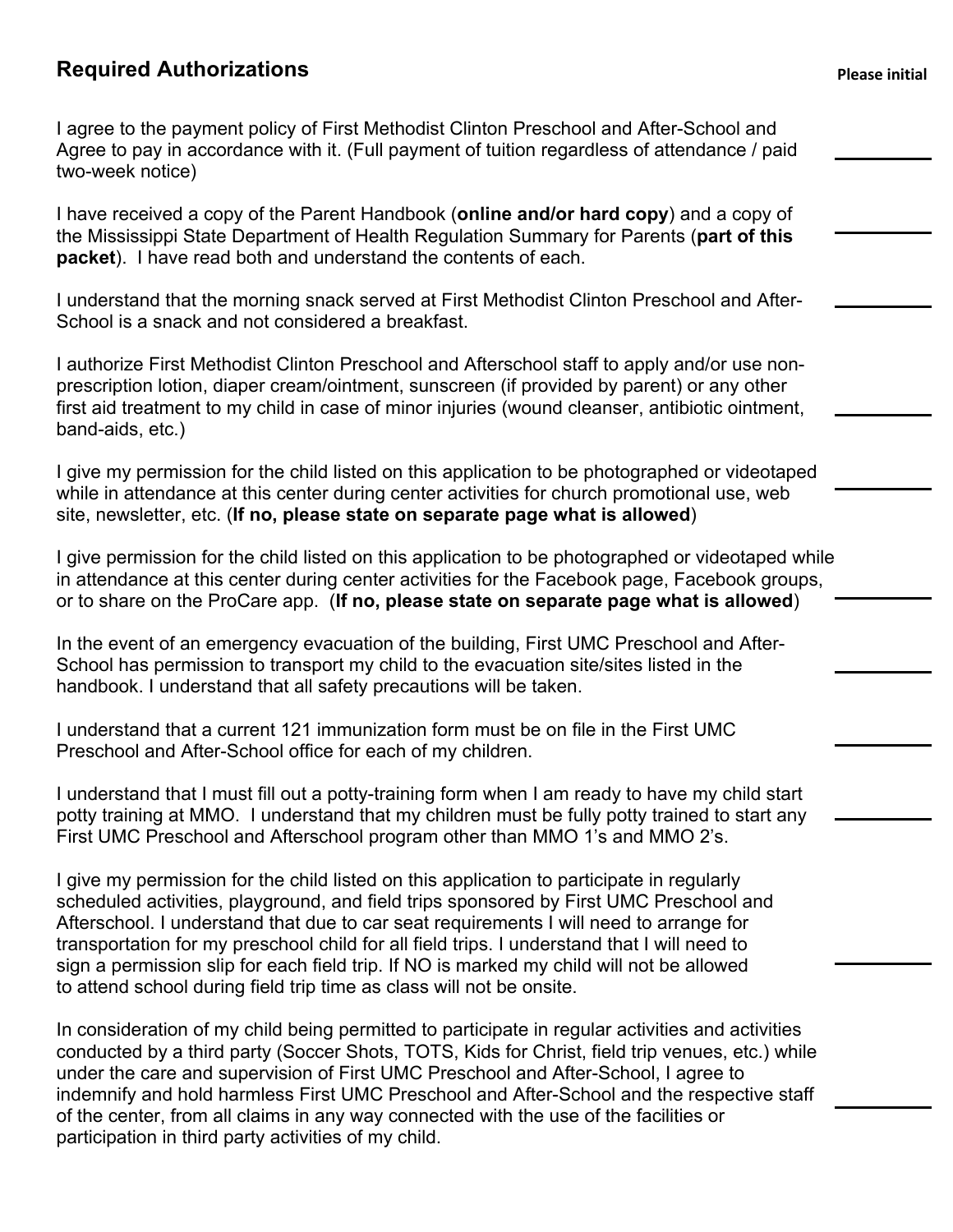|                                                                                                                                                                                                                                                                                                                                                                                                                                                                                                                                                                                                                                                            | <b>Please initial</b> |
|------------------------------------------------------------------------------------------------------------------------------------------------------------------------------------------------------------------------------------------------------------------------------------------------------------------------------------------------------------------------------------------------------------------------------------------------------------------------------------------------------------------------------------------------------------------------------------------------------------------------------------------------------------|-----------------------|
| I agree to the discipline policy of First UMC Preschool and After-School and understand<br>that misbehavior may result in my child being removed from the program.                                                                                                                                                                                                                                                                                                                                                                                                                                                                                         |                       |
| I understand and agree that First UMC Preschool and After-School is a PRIVATE<br>CHILDCARE FACILITY and has the authority and right to deny this application for any<br>reason other than race, sex, religion, or national origin.                                                                                                                                                                                                                                                                                                                                                                                                                         |                       |
| I understand that First UMC Preschool and After-School staff will NOT administer medication<br>to my child and that I will need to make accommodations for administering medication if<br>needed.                                                                                                                                                                                                                                                                                                                                                                                                                                                          |                       |
| I authorize First UMC Preschool and After-School staff to obtain all medical treatment to be<br>performed as deemed necessary by licensed medical personnel, including emergency<br>medical personnel, ambulance personnel, and hospital doctors and nurses.                                                                                                                                                                                                                                                                                                                                                                                               |                       |
| I am aware that First UMC Preschool and Afterschool does not provide accident insurance<br>for my child, as stated in the Parent Handbook.                                                                                                                                                                                                                                                                                                                                                                                                                                                                                                                 |                       |
| I do hereby release, acquit, discharge, and covenant to hold blameless First UMC Preschool<br>and After-School, First United Methodist Church, its' representatives, or any attending<br>physician, from any and all actions, damages, and liabilities, arising out of treatment of any<br>sickness or accidents incurred by my child while in attendance with First UMC Preschool<br>and After-School. It is the intent of this release to hold blameless the First UMC Preschool<br>and After-school and physician, of any medical need that may in their sole discretion, be<br>needed by my child(ren) while with First UMC Preschool and Afterschool. |                       |
| I authorize First UMC After-School to provide transportation for my school age child from<br>school to the childcare facility. I also agree to a \$10 courtesy call fee if I fail to notify First<br>UMC After-School that my child will not need to be picked up.                                                                                                                                                                                                                                                                                                                                                                                         |                       |
| My signature indicates that I have read and initialed all the above authorizations and that I am a<br>parent or legal guardian of the child listed on this enrollment form. I affirm that the answers given here<br>are true to the best of my knowledge.                                                                                                                                                                                                                                                                                                                                                                                                  |                       |
|                                                                                                                                                                                                                                                                                                                                                                                                                                                                                                                                                                                                                                                            |                       |

| would to be apadled and signed by parent in the endinges (once a year) |  |       |  |
|------------------------------------------------------------------------|--|-------|--|
| Signature:                                                             |  | Date: |  |
| Signature:                                                             |  | Date: |  |
| Signature:                                                             |  | Date: |  |
|                                                                        |  |       |  |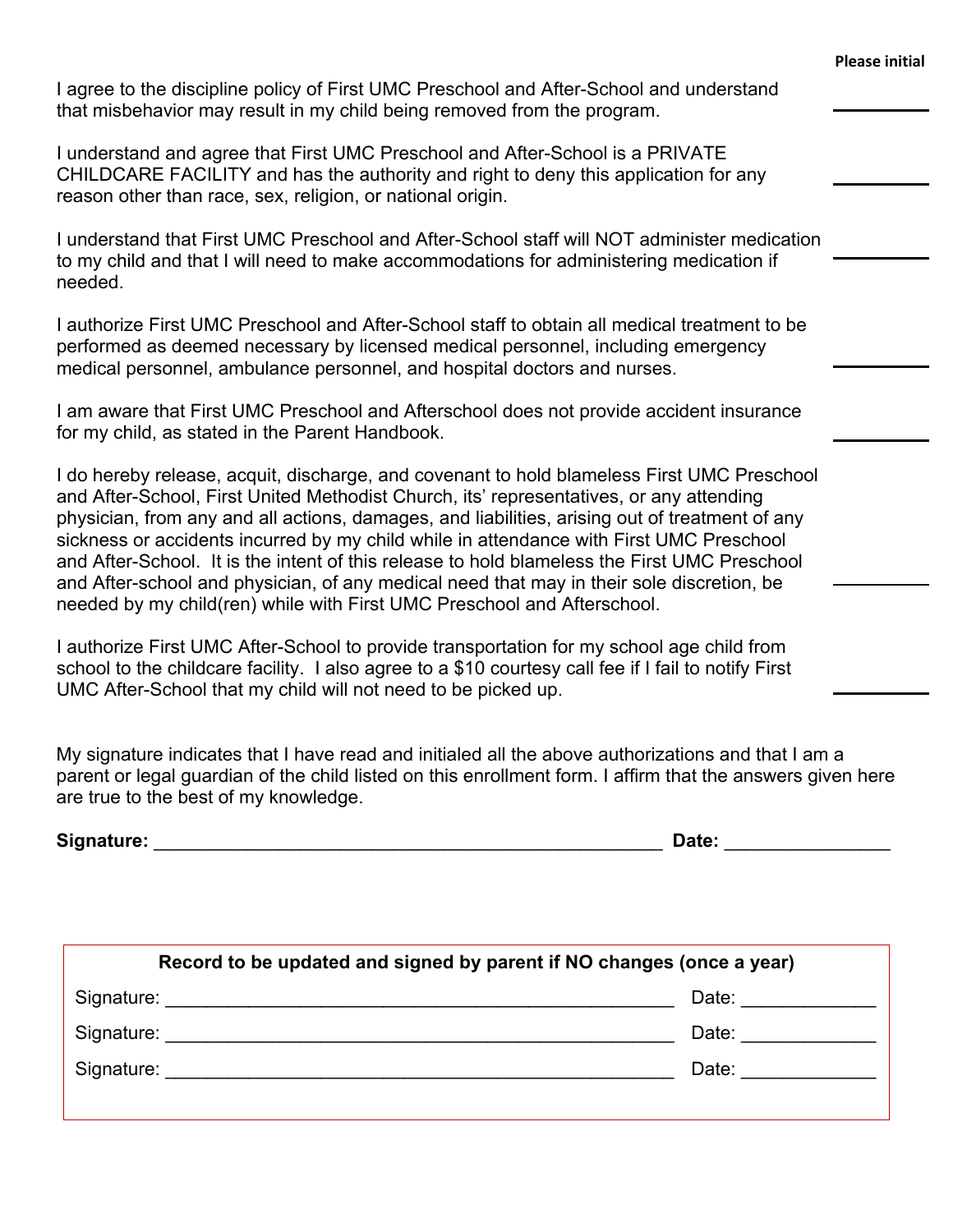

# First UMC Preschool and After-School Tuition Agreement

- 1. The \$75 application fee is non-refundable. The supply fee is billed every September or within 30 days of enrollment.
- 2. There is no refund or reduced charges for days missed.
- 3. If you are late picking up your child there is a late fee of \$1 per minute late.
- 4. A two-week written notice must be submitted if withdrawing a child from the center. If a twoweek notice is not provided, then you will be charged for that additional two weeks.
- 5. A draft form must be completed and be on file for every child in attendance.
- 6. Tuition is due each month by the 10<sup>th</sup> for MMO and preschool children. Payment can be made by cash or check in the child's bag, or in the office prior to the  $10<sup>th</sup>$ . If you indicate that you want your monthly tuition drafted it will be drafted on the 3<sup>rd</sup> of each month or the following Monday if the  $3<sup>rd</sup>$  occurs on a weekend. If tuition has not been paid by the 10<sup>th</sup> a \$20 late fee will be applied, and it will be drafted from the account on file.
- 7. Tuition for after school and extended care is due by the  $3<sup>rd</sup>$  and the 18<sup>th</sup> of each month (or the following Monday if that date falls on a weekend). Tuition can be paid by cash or check at pick-up, put in your child's bag in a labeled envelope, or can be drafted monthly or bi-monthly. A \$20 late fee will be applied if tuition is paid after the  $10<sup>th</sup>$  and the  $25<sup>th</sup>$ .
- 8. Tuition may also be paid by credit card in the parent app. If tuition is paid this way, then a \$10 convenience fee will be added to the account.
- 9. If we receive notification from your bank that there are insufficient funds in your account to cover tuition, then a \$30 charge will be posted to your account.
- 10. If you are experiencing a family emergency and are unable to pay tuition by the due date please speak to the office so that something can be worked out.